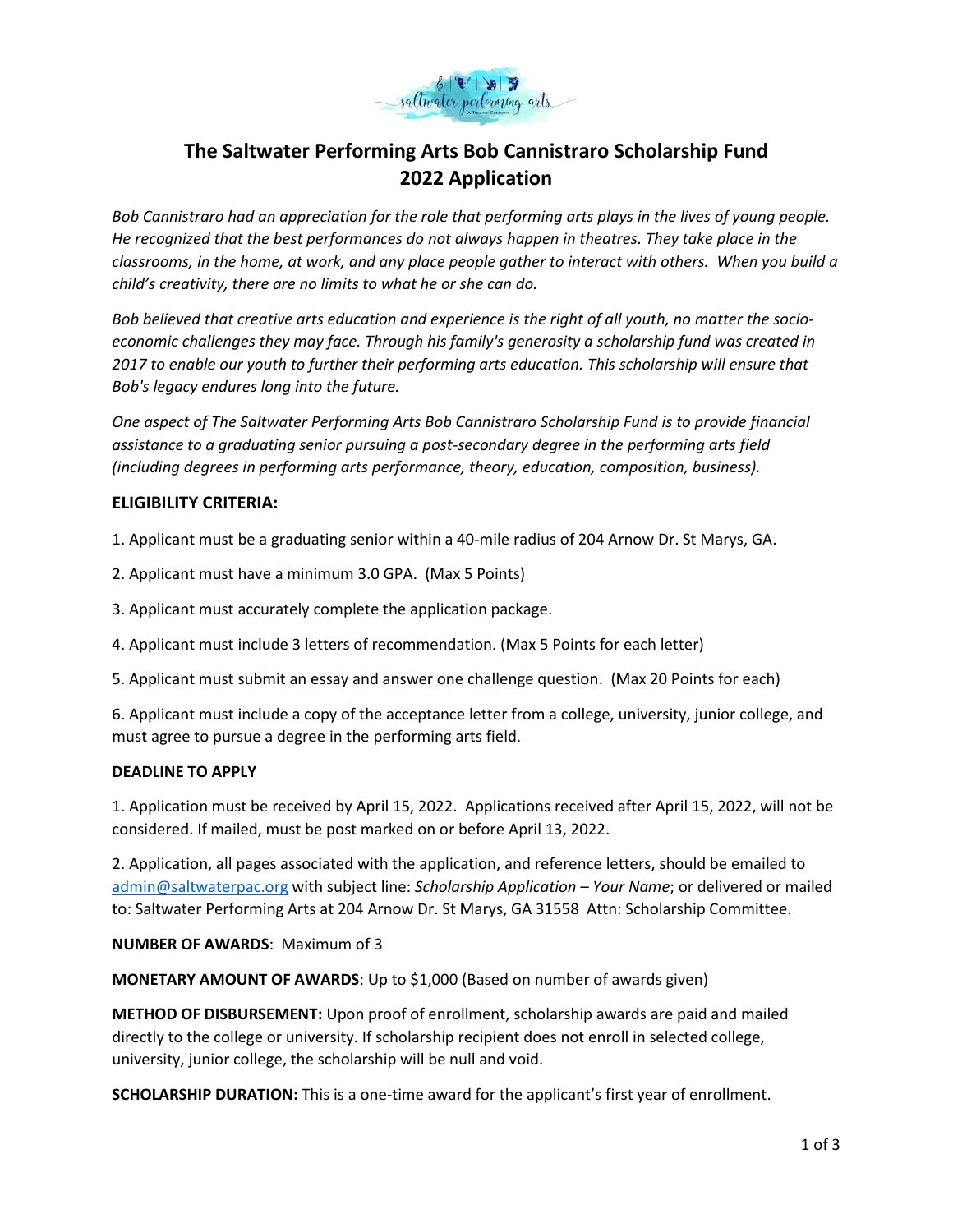

# **APPLICANT PERSONAL INFORMATION:**

Date\_\_\_\_\_\_\_\_\_\_\_\_\_\_\_\_\_\_\_\_